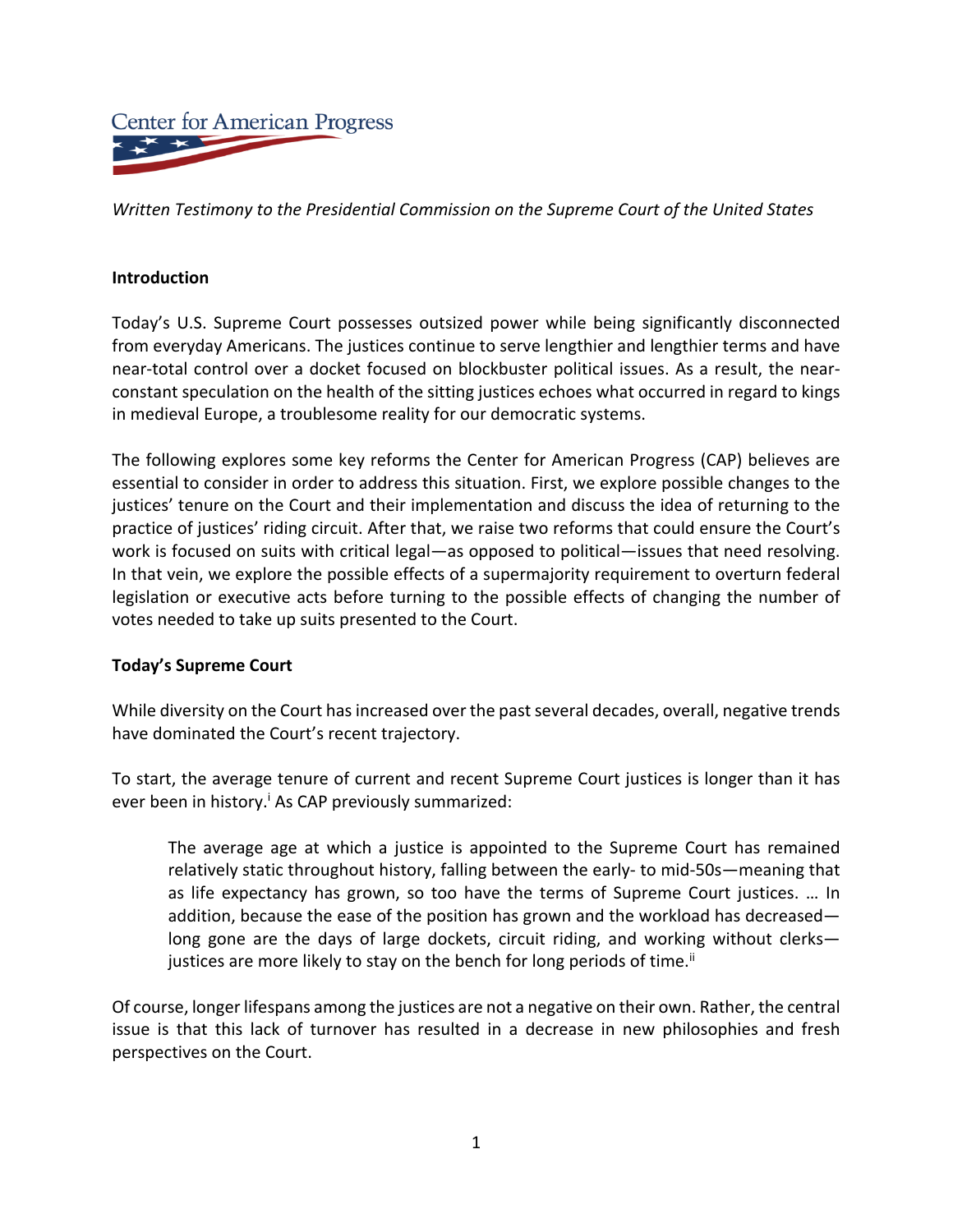Further, unlike with the legislative or executive branches, Supreme Court justices are appointed and confirmed for life. In contrast to the other branches, where the voters (and, in the case of the president, the Constitution) determine the duration of officials' service, vacancies on the Court are left to chance—in the case of an unexpected death—or to individual career preferences. And this time without a "check" on the service of a justice is only lengthening as more and more are increasingly likely to serve three decades or even longer.

As a result, there is a deepening disconnect between the makeup of the Court and the interests of the Americans reflected in their chosen governmental representatives. Regardless of what one thinks about President Trump and his appointees to the bench, for example, it should be common sense that a one-term president should not be able to appoint more justices than any of the three two-term presidents who preceded him—but that is precisely the current state of affairs.

Perhaps reflecting this stagnation, studies have shown that the Court is likely now the furthest ideologically from the two elected branches of government and, as a result, the American people than it has been in modern history.<sup>iii</sup>

In addition, the Court's docket has transformed in past decades to be one largely focused on blockbuster political issues, with narrow decisions issued far too often along ideological lines. The recent growth, for example, of the Court's so-called shadow docket makes this trend clear.<sup>iv</sup> Over the past several years, we have seen an unprecedented willingness among the justices to rule on federal and state legislation through the use of their emergency powers.<sup>v</sup> In a 5–4 decision issued in 2016 along ideological lines, the Court temporarily blocked the enforcement of the Obama administration's Clean Power Plan—the first time the Court had ever agreed to take such action before the circuit court had ruled. Scholars called the move "stunning."vi

Over the past year alone, such rulings have had huge repercussions on public safety, election administration, and constitutional law writ large.<sup>vii</sup>

These trends combine to further politicize the Court, in addition to inviting ghoulish speculation on the health and well-being of the sitting justices. Faced with uncertainty when a new vacancy may open as sitting justices continue to serve longer and longer and an awareness that the Court will continue to issue decisions of huge political import, elected leaders have overwhelming incentives to engage in all-out legislative war to take advantage of any vacancy.

Given this transformation of the Court's role in politics and American life, it is unsurprising that the levels of public confidence in the Court have undergone rapid fluctuations over the past several decades while recently declining precipitously. Over the past year alone, Gallup found that confidence dropped nine percentage points overall with significant declines among Republicans and Democrats alike.<sup>viii</sup>

It is clear that the dynamics described above are detrimental to the Court as a whole, no matter one's ideological leanings.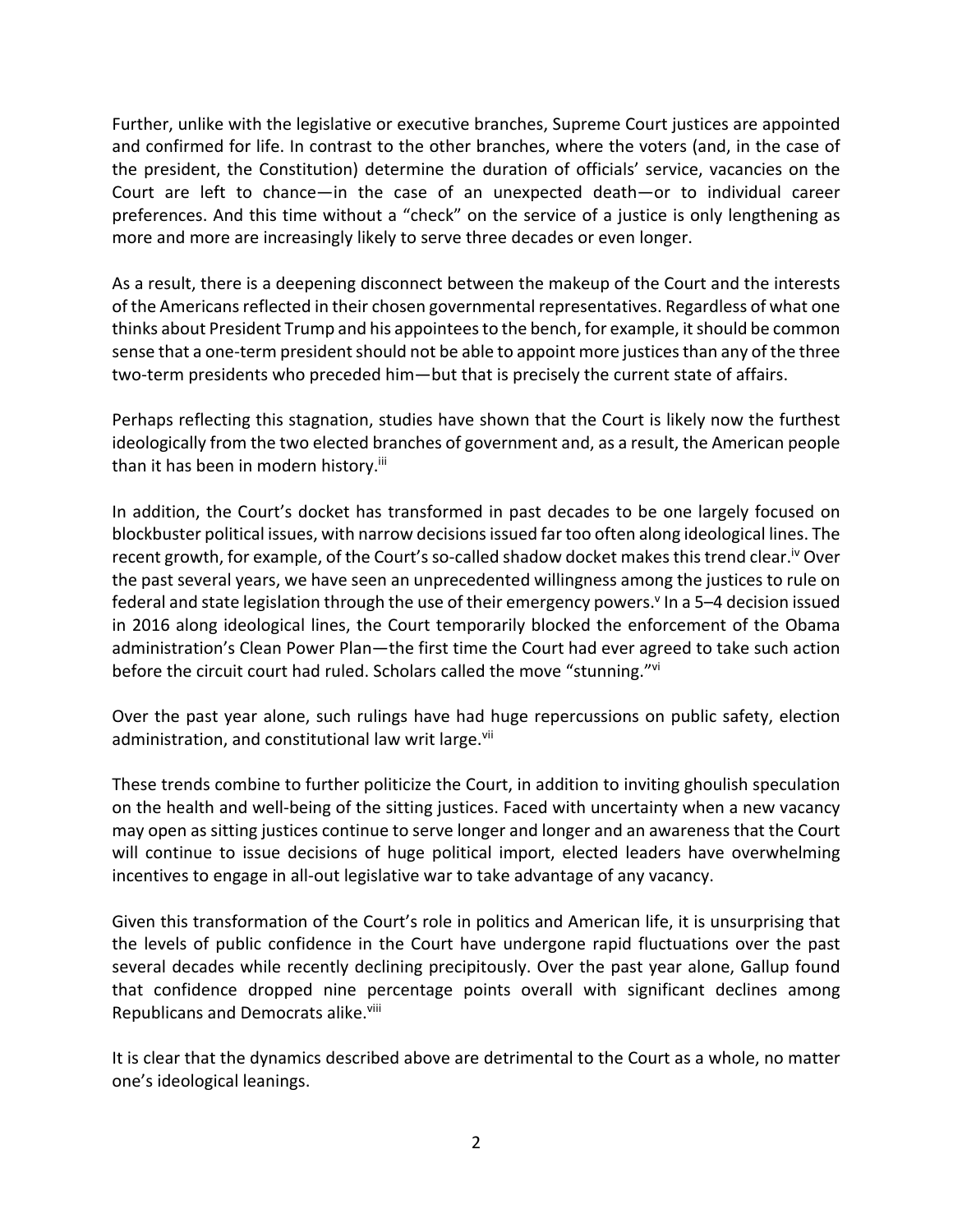## **Changes to Justices' Tenure and Duties on the Court**

Key to strengthening the Court is updating the standards that define a justice's tenure. CAP has previously written on the need for greater, more regular turnover on the Court and our belief that enacting this reform through legislation would be pass constitutional muster.<sup>ix</sup> Below, we explore what we see as priorities in their implementation. Then, we discuss circuit riding as an additional reform to the Court. Both reforms are viable avenues to help keep the justices in touch with the needs of the American people.

## Tenure Changes for Justices

The Commission has heard a great deal of testimony in support of reforms aimed at changing the justices' tenure on the Court that we feel is unnecessary to repeat at length, as we agree with many of the arguments put forward.<sup>x</sup> At the offset, we'd like to note our agreement with Professor Amar's discussion on the potentially misleading nature of the phrase "term limits." While CAP has previously used the phrase, it does risk suggesting that individuals will be removed from the office of Supreme Court justice after a certain time period. Under the type of statutory reforms we support, justices wouldn't be removed from their offices—rather, their duties would be modified after a certain period of service.

Briefly, however, we believe that (1) limiting the amount of time each justice spends sitting *en banc* on the Court and (2) regularizing appointments across presidential terms are likely to benefit the American public in two key ways. First, this will ensure those on the Supreme Court are better aligned with the American people. In addition, it would do much to cool the partisan gamesmanship that dominates the nominations process today. Further, we also believe that enacting this change through statute would be constitutional if justices were allowed to retain their confirmed position as a Supreme Court justice and full pay, even as they are directed to serve the judiciary in other critical ways after nearly two decades of sitting *en banc*. xi

That said, significant questions remain regarding what Congress should prioritize in setting new standards for the tenure and role of justices.

## *Possible Statutory Reforms*

As a threshold matter, it is important to underscore that Congress possesses broad powers to set rules and structure for the other two branches of federal government.

For example, Congress has set basic governance rules for the Court such as mandating the number of justices required to constitute a quorum.<sup>xii</sup> Congress has also created entirely new categories of service for Supreme Court justices. In 1937, Congress opened senior status—which Congress had created for lower court judges in 1919—for Supreme Court justices.<sup>xiii</sup>

In light of these facts, many scholars have supported the idea of a statutory change that simply converts the office of an active justice to that of a senior status justice after 18 years.<sup>xiv</sup>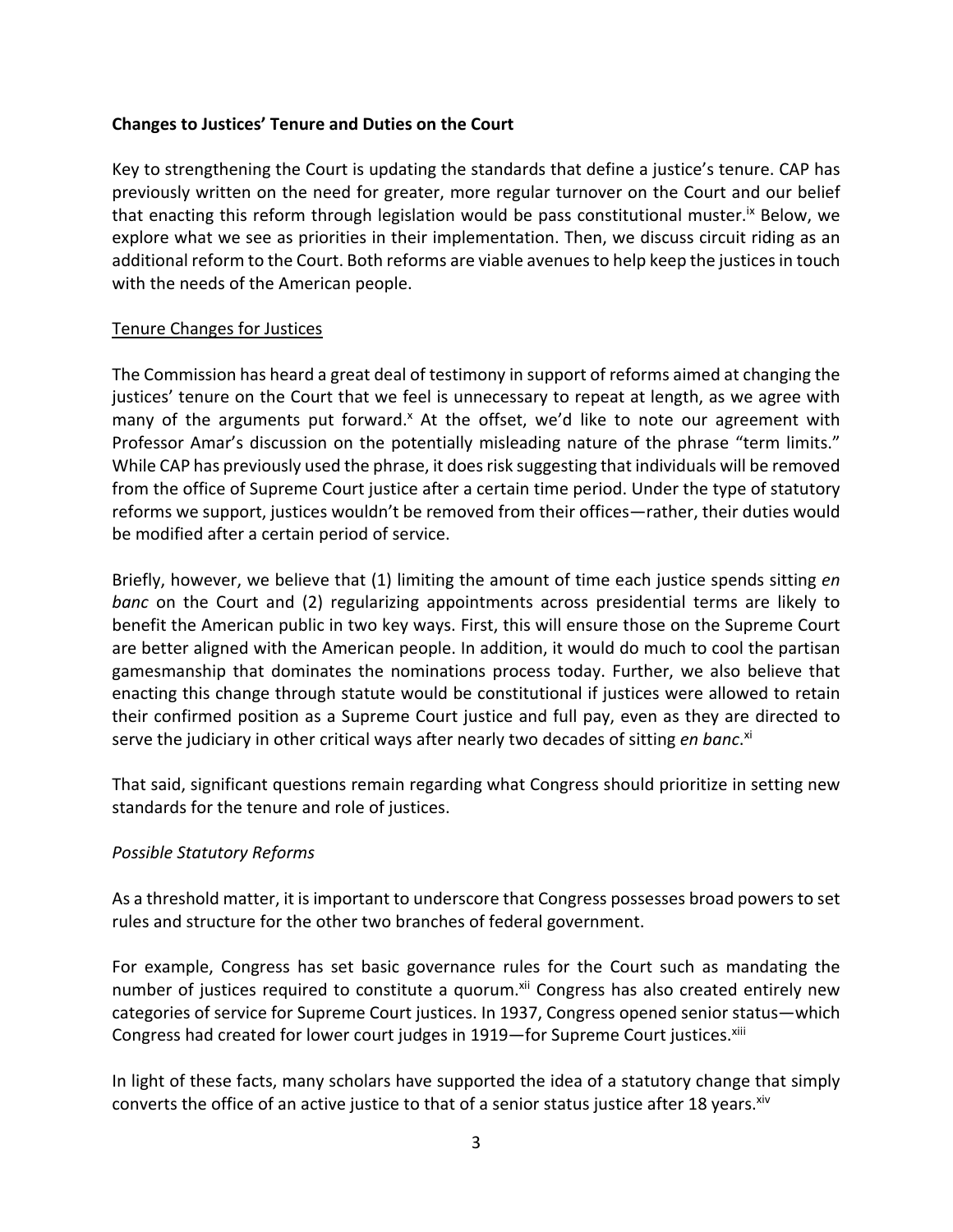While other time limits have been proposed, including by the Chief Justice himself, the 18-year limit has strong logic behind it. $^{x}$  18 years is the amount of time that would ensure that each presidential term would go hand-in-hand with two Supreme Court appointments. If the former presidents had been living under this system, the unrepresentative nature of the current bench would have been eased. Two-term President W. Bush would have appointed four justices (two more than he appointed in reality) while one-term President Trump would have appointed two (one less than he appointed in reality).

We continue to see this approach as a viable one.

At the same time, a different approach could be undertaken by statute that would explicitly define changes to the terms of a justice's service after 18 years. In testimony to this Commission, Professor Amar detailed one way this approach could be accomplished that we find worthy of consideration.<sup>xvi</sup>

Essentially, after 18 years, a justice's work would shift from sitting full-time en banc on the Court to service focused on duties such as circuit riding, filling in when another justice must recuse themselves from a case or a vacancy exists that has yet to be filled, civic engagement activities, or other related duties that the Chief Justice may identify.

Such a system would ensure justices continued to be engaged with the business of the Courts, and judiciary as a whole, in a more direct way than senior status is understood to allow. And of course, if the justice is tired at any point of their new duties and/or wanted more flexibility, it seems logical that Congress could continue to make senior status an option for any justice to elect in order to go into semi-retirement.

# *The Need for Swift Implementation*

Regardless of the approach taken in the statute, it is important to ensure that any reforms take effect as swiftly as practically possible. The harms to the administration of justice described at the start of this comment are likely only to grow with time. Some proposals, because they would only go into effect after the last currently sitting justice left the bench, would likely take a generation to go into effect.<sup>xvii</sup> Waiting this amount of time to put in force such a critical reform would risk irreversible deepening of the politicization of the Court and distrust in its operations by the American people.

Understandably, many experts have raised political and fairness concerns in regard to the idea of applying changes to the current justices—the way in which the reform would be most quickly made effective—due to the change in expectations that would bring.<sup>xviii</sup> This is an important consideration, though we agree with those who have point out that any loose concept of "fairness" to the justices shouldn't be determinative in designing a statute. $x^i$  Rather, the primary goal should be finding the best way to strengthen the Court.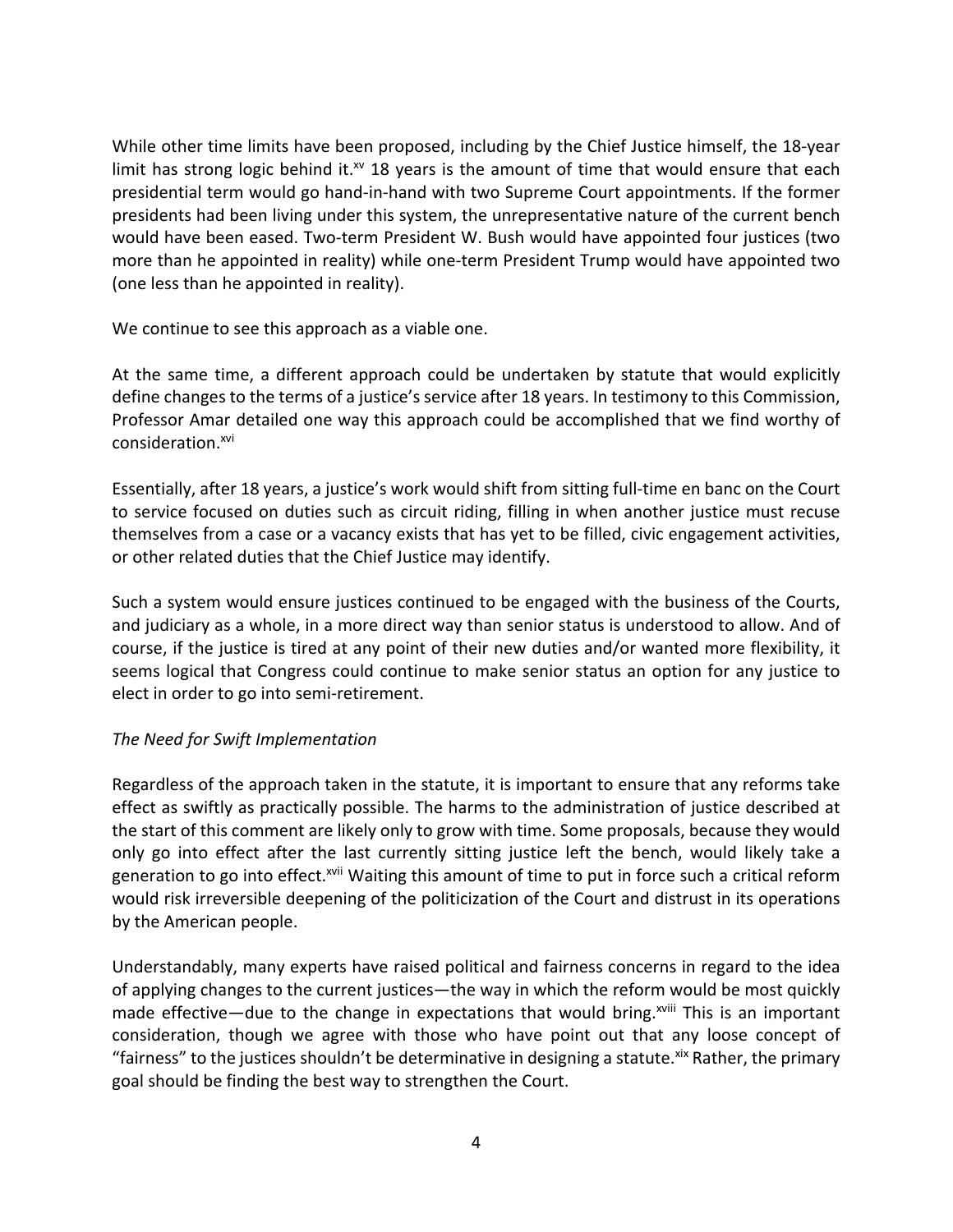In our view, any scheme that would begin immediately shifting the duties of the current justices who had served more than 18 years and do not voluntarily seek such a move is inappropriate and unnecessary. At the same time, Americans should not have to wait for the benefits of regularized appointments. One way to thread this needle, as Amar detailed in his testimony, would be commence new appointments immediately and allow those appointees to serve alongside the current justices.<sup>xx</sup> This may result in a Court with more than nine members for a period of time, but the number would stabilize as more current justices left the bench in years to come.<sup>xxi</sup>

Finally, it may be worth considering if tenure changes *could* be applied to the current justices if structured in a way that would avoid immediate repercussions for the sitting justices.

If a "new" 18-year clock began running at enactment of any statute for all the sitting justices, for example, the more-senior justices may not be impacted on a practical level. And such a system would still allow the most-junior justice, Barrett, to serve for approximately two decades until she was nearly 70—but would also avoid a two-tiered Supreme Court with two sets of justices that operate under separate tenure rules.

# Circuit Riding

While mentioned above in the context of changing the duties of justices after 18 years, a return to circuit riding is worth exploring in its own right. Reinstating the practice would ensure the justices are in regular contact with a broad set of Americans and their legal concerns, bringing more depth to the jurisprudence they develop on the Supreme Court.<sup>xxii</sup> Briefly below, we discuss the constitutionality of the practice and considerations for reinstating this duty for the justices.

# *The Constitutionality of Circuit Riding*

While reinstating circuit riding would be a significant change, it appears quite plausible that such a reform would be considered constitutional. Congress required justices to ride circuit early in our country's history with legislators changing the standards for how circuit riding duties would be carried out several times. In the late 1793, for example, Congress changed the number of justices required to ride circuit.<sup>xxiii</sup> The practice was also briefly repealed in 1801 before being reenacted in 1802—with a considerable amount of controversy that nonetheless resulted in a Supreme Court case that ultimately upheld circuit riding, and its reenactment, as constitutional.<sup>xxiv</sup>

Further, both active and senior justices are still authorized to sit on the lower courts and the chief justice is still required by law to assign the associate justices to the various circuits. Most commonly today, however, the justice's service to the lower courts comes in the form of ruling on emergency petitions.<sup>xxv</sup>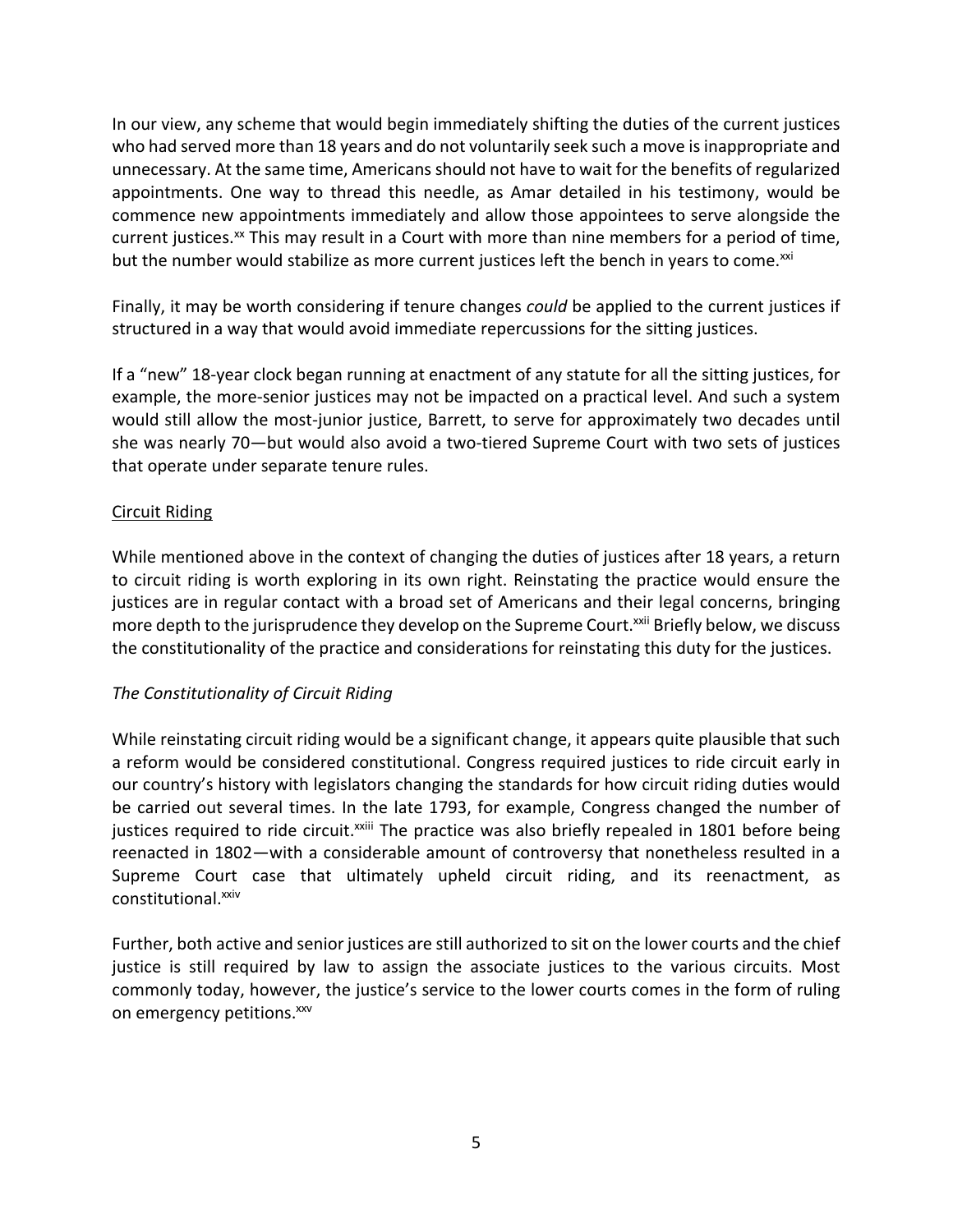## *Implementing Circuit Riding*

Generally, in determining how often the justices would have to ride circuit, we believe it is appropriate to take a balanced approach. Prior suggestions that would likely result in the justices riding circuit for a time equal to roughly half of the justices' summer vacation seem reasonable. $^{xxvi}$ Longer terms of service on the lower courts could also be viable, particularly if they occurred more sporadically.

The service could be spent on the district court level within their assigned circuit, which would expose the justices to the widest variety of legal matters. But service on the circuit courts themselves would also be a beneficial change.

Finally, we also acknowledge that the idea of circuit riding may not be popular among the justices. John Jay, the country's first chief justice, made it clear he was not a fan of the practice when he described circuit riding as "a kind of life, on which we cannot reflect, without experiencing sensations and emotions, more easy to conceive than proper for us to express." XXVII This opposition may be understandable given the state of America's infrastructure at the time. Today, however, the justices could travel in comfort and also use modern technology to appear remotely when needed.

Still, any personal opposition is worth considering. If term limit legislation was ever struck down as unconstitutional, increased duties such as circuit riding could perhaps help encourage more regular retirements and turnover on the Court. If such an approach to incentivizing retirements<sup>xxviii</sup> is ever considered necessary, reforms such as circuit riding could also be paired with changes such as generally applied reductions in clerk budgets for justices who continue in active service after a set period of years.

# **Changes to the Voting Rules on the Court**

We believe changes to the tenure and duties of justices are critical to update the Court's operations and put it in better touch with the realities of modern life and the needs of Americans. Such changes are very likely to inform how the justices consider cases as well as what issues they find worthy of taking up on the Supreme Court. Next, however, we turn to reforms that have the possibility of more directly rolling back the Court's focus on blockbuster political issues and ensure that the Court acts only when there are clear legal or constitutional reasons to do so.

# *Constitutionality of Regulations over the Court Generally*

Though this has been debated at length before the Commission and we acknowledge important arguments in regard to separation of powers, we believe there is strong reason to believe Congress is empowered to set voting rule standards for the Court to at least a certain degree.

Again, Article III generally gives Congress significant power to make "regulations" to the Court's appellate jurisdiction. Reflecting this, jurisdiction stripping—as long as not done to achieve a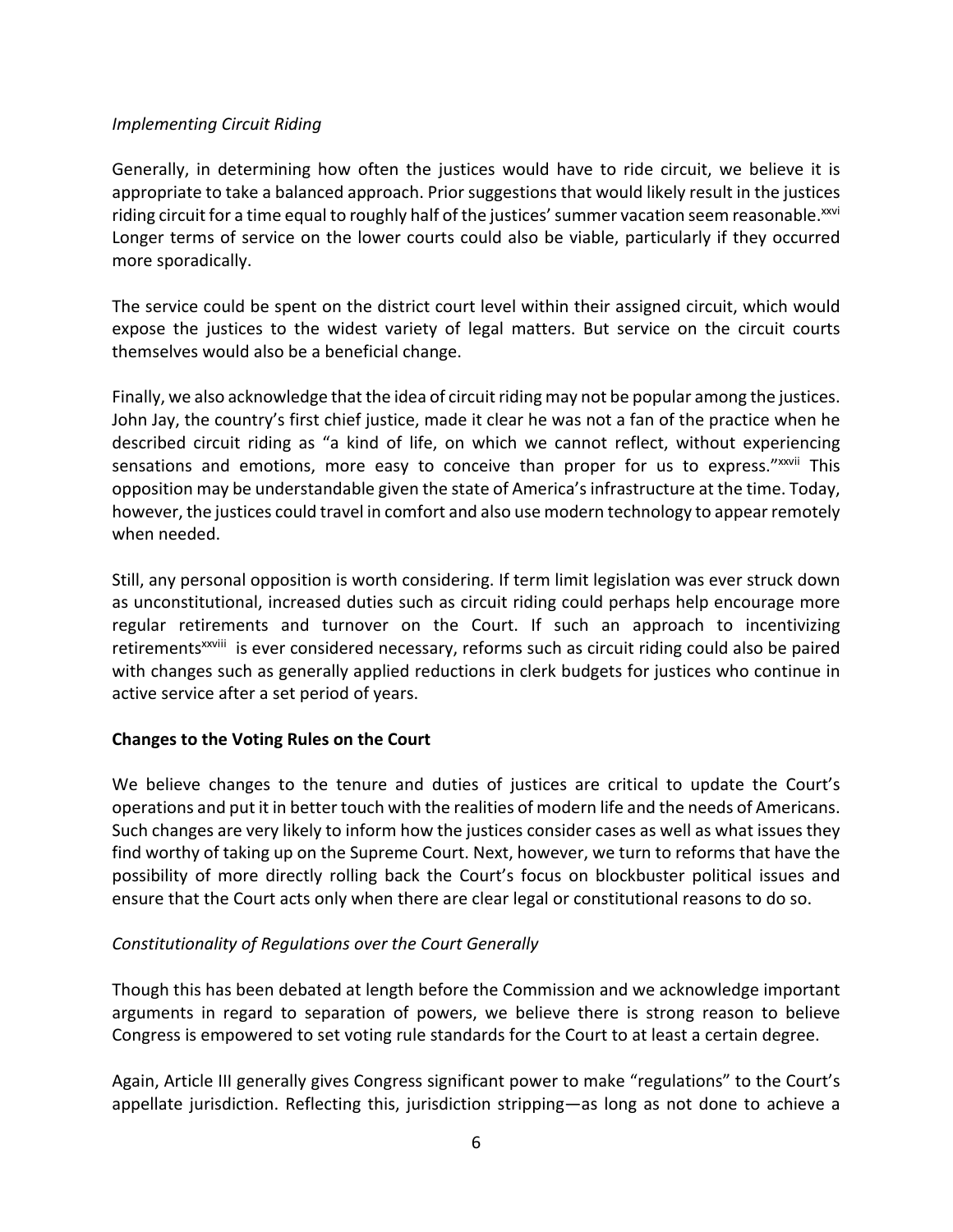specific result in a specific case—has been found to be constitutional. $x$ ix And, as mentioned above, Congress also set the number of justices needed to constitute a quorum at six. $\frac{x}{x}$  Further, Congress also sets the procedure for how a case is to be handled when a quorum doesn't exist. $^{xxxi}$ 

We are aware, however, that constitutional objections to the validity of changes to administration of the Court's original docket may be stronger than those that would apply purely to the appellate docket. In a 2009 concurrence, in fact, the Chief Justice appears to make his thoughts on the matter clear when he wrote: "Our appellate jurisdiction is, under the Constitution, subject to 'such Exceptions, and… such Regulations as the Congress shall make.' Art. III, §2. Our original jurisdiction is not. ... It is accordingly our responsibility to determine matters related to our original jurisdiction." xxxii

Therefore, it may be important to consider what unintended repercussions may come from any statute that severely restricts the Court's ability to decide or hear cases through its appellate jurisdiction. While the Court's original jurisdiction is generally considered quite narrow and makes up a small fraction of the Court's current docket, the Court through its original jurisdiction has heard lawsuits brought by a state against a citizen of another state.<sup>xxxiii</sup> The 1966 original jurisdiction case *South Carolina v. Katzenbach,* for example, was a landmark decision that upheld the Voting Rights Act. To get before the Court on original jurisdiction, South Carolina challenged the law's constitutionality by suing a citizen of another state—the U.S. Attorney General at the time, Nicholas Katzenbach.<sup>xxxiv</sup>

Of course, any growth in the Court's original jurisdiction docket from modifications to its appellate docket could result in the Supreme Court operating much more like a trial court engaged in fact finding than an appellate body, which many of its justices may not find preferable or practically feasible on a larger scale. At the same time, if the justices were to see their appellate docket dramatically reduced, the justices may find themselves with enough "free time" that such trial level-like work may be embraced to ensure the Court could continue to rule on certain highprofile matters.

# *Supermajority Voting Requirements to Overturn Federal Legislation and Executive Acts*

As with tenure changes, we are aware that proposals to require supermajority voting requirements to overturn federal legislation and executive acts have received significant attention during Commission meetings. To avoid repetition of those points, we will highlight what we find the most important considerations.

First, as a threshold matter, we find much merit in the idea that the Court be checked in its ability to overturn laws enacted by the two elected branches which are naturally more accountable to ordinary people. Such a change compliments our desire generally for Court that is more responsive to the interests of the American people.

But there are two important issues to consider. The first is constitutional. While we argue above for the general ability of Congress to regulate the Court's operations, this scheme could be seen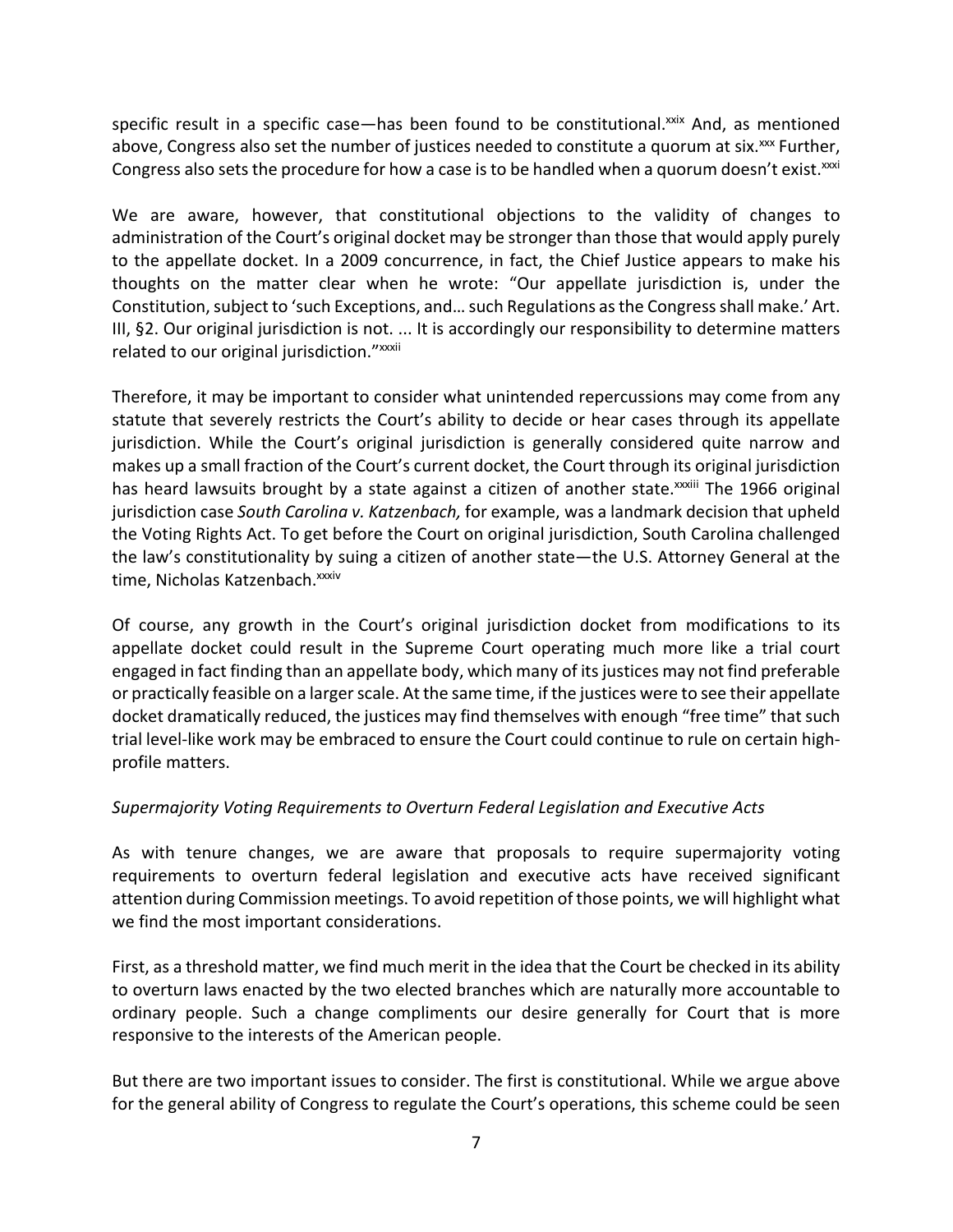as making each justice's vote on federal legislation carry more weight than that on purely constitutional matters in tension with the Article VI's Supremacy Clause. XXXV

The second question is how to draft a statute that clearly defines when the Supreme Court is voting to "overturn" a piece of law as opposed to simply "interpreting" that piece of law. To make this proposal effective, it seems plausible that any statute would need to also set complex standards for how Supreme Court opinions are drafted overall to bring clarity on this point. This task is a formidable one likely to result in standards that raise additional constitutional concerns—though an avenue that should be explored nonetheless.

## *Changing Voting Requirements to Take Up Suits*

While there are several ways a case can arrive before the Court, xxxvi the overwhelmingly majority of cases heard by the justices are on appeal from the lower courts. Granting or denying these writs of certiorari is entirely within the discretion of the Court. Internal Court convention, though not an established rule, requires four justices to vote to "grant cert" for a case to be heard.xxxvii The "Rule of Four" does not apply to all appeals presented to the Court. Five justices, for example, are required to grant most stays. And, of course, in some circumstances a single justice may grant a stay pending review by the entire Court. XXXVIII

As an alternative to enacting a supermajority requirement for federal legislation and executive acts to avoid the logical and constitutional issues raised above, a bright line rule could be enacted that would require a majority or even supermajority to take up many suits presented to the Court.xxxix The late Justice Stevens, for example, once suggested that five votes should be required to grant cert.<sup>xl</sup>

Under this scheme, in the absence of the justices meeting that threshold, the lower courts would be the final word on the matter within that circuit as currently occurs when *cert* is denied. And if a supermajority requirement was extended to filings such as those regarding nationwide injunctions, given the prevalence of those actions in the lower courts, it seems logical that any injunction should be lifted if the justices cannot come to broad agreement to rule on the matter.

There may be administrative benefits to this approach when compared to enacting a supermajority requirement to overturn federal law. A bright line rule such as this could be more difficult for the justices to maneuver around. Further, such a change could require more collaboration among the justices as well as direct their attention to the cases that raise the most serious legal issues that cut across ideological lines.

At the same time, the Rule of Four has generally been seen to protect the interests of those in the Court's ideological minority and an important way to ensure important cases aren't overlooked.<sup>xli</sup> And in matters of life of death, such as when the Court reviews death sentences, there may be very compelling reasons not to make it more difficult for the Court to hear certain petitions. Such dynamics suggest that, in the event broad changes to voting thresholds impacting most cases are considered desirable, at least some carve-outs should be considered.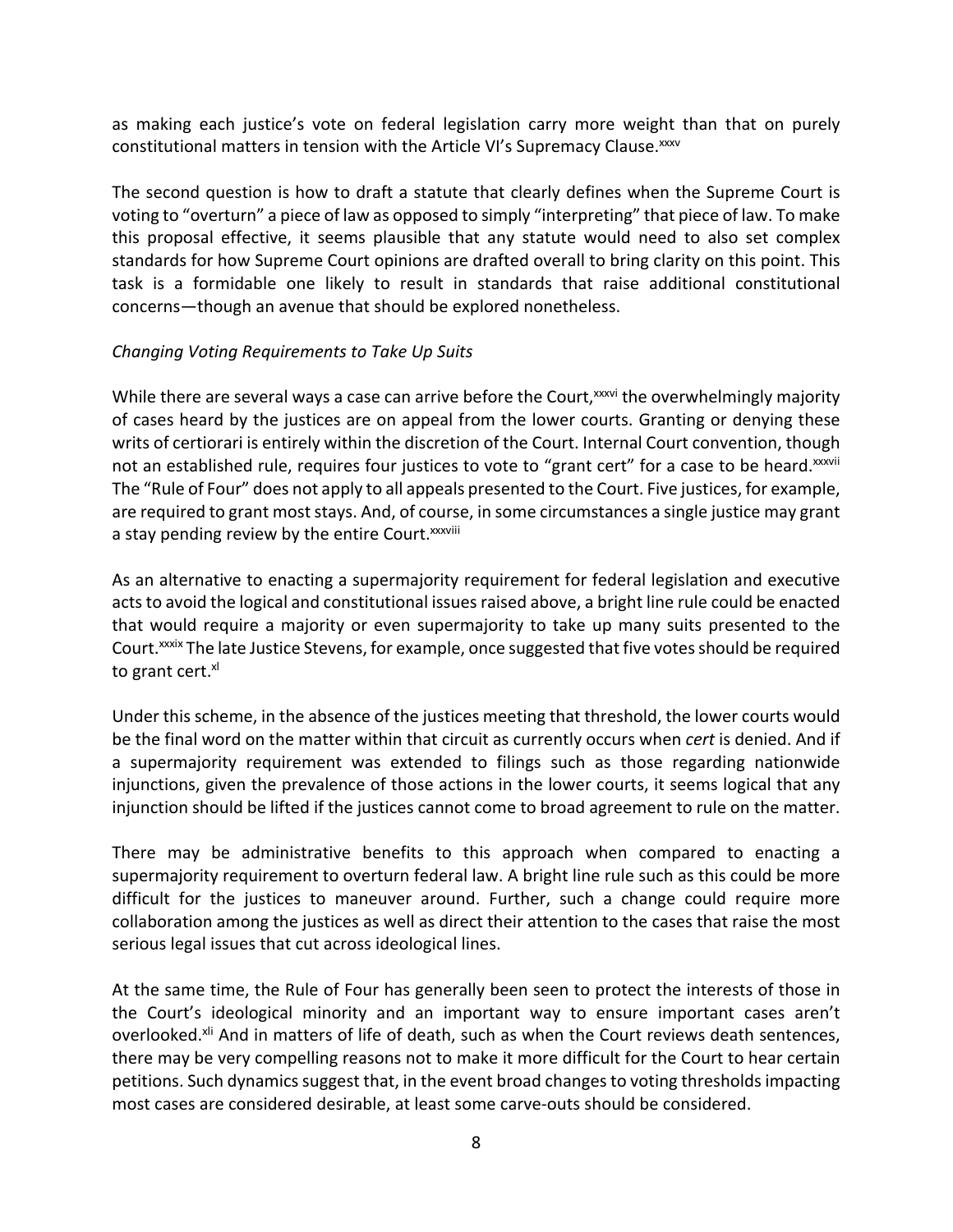In addition, the Court's already historically small docket has brought heavy criticism from many legal experts as a dereliction of duty as it has left important legal questions unresolved amidst the circuits.<sup>xlii</sup> Given this fact, it is important to continue exploring the extent to which the Court's docket is likely to be further reduced under this reform. Essentially, would the change truly refocus the Court's work on pressing legal (as opposed to political) matters—or would it result in a Court unable to agree to take up nearly any case at all?

Another consideration, as indicated above, is the deepening of circuit splits across the country if the Court's docket was dramatically reduced. CAP has previously explained how significant disparities in the law from circuit-to-circuit could have a damaging impact on the stability of the rule of law.<sup>xlii</sup> At the same time, given the very small fraction of cases the Court takes up now and existing variances in law, it may be important not to overstate this concern.

Circuit splits on important issues could be somewhat alleviated by either directing cases of certain import—such as federal laws and regulations or those seeking a nationwide injunction to either the D.C. federal courts and/or give any party to certain suits the ability to right to waive into the D.C. federal courts at filing. Congress has typically given the D.C. federal courts robust jurisdiction, making those courts a natural place to be heard if desired by either party. If needed, the D.C. district and circuit courts could be expanded to meet the increased workload.<sup>xliv</sup>

As an alternative, Congress could also establish new courts made up of judges with subjectmatter expertise that certain cases could be appealed to. For example, Congress could establish a court for employment law matters or for voting rights. Legislative language would need to be exact, and could even require some sort of partisan balance, but Congress's ability to establish such courts of limited jurisdiction is well established.

Under either system, at least some homogeneity in the law across the country could be assured.

Finally, however, it should be considered that such a proposal—unless it were applied and upheld as constitutional for original jurisdiction cases as well—is perhaps at most risk of incentivizing a growth of original jurisdiction cases focused on blockbuster issues due to the proposal's possible impact on the size of the Court's appellate docket.

Overall, both voting proposals raise complex dynamics that strongly merit further study.

## **Conclusion**

We believe the reforms we have discussed in this comment are some of those most essential to consider; we do not purport to have provided an offer a comprehensive list of all possible Court reforms. We have previously voiced support for ethics reform and changes to the clerking process to encourage more cross-ideological debate during the behind-the-scenes work at the Court. We are also concerned with the lack of transparency in the operation of the shadow docket more generally.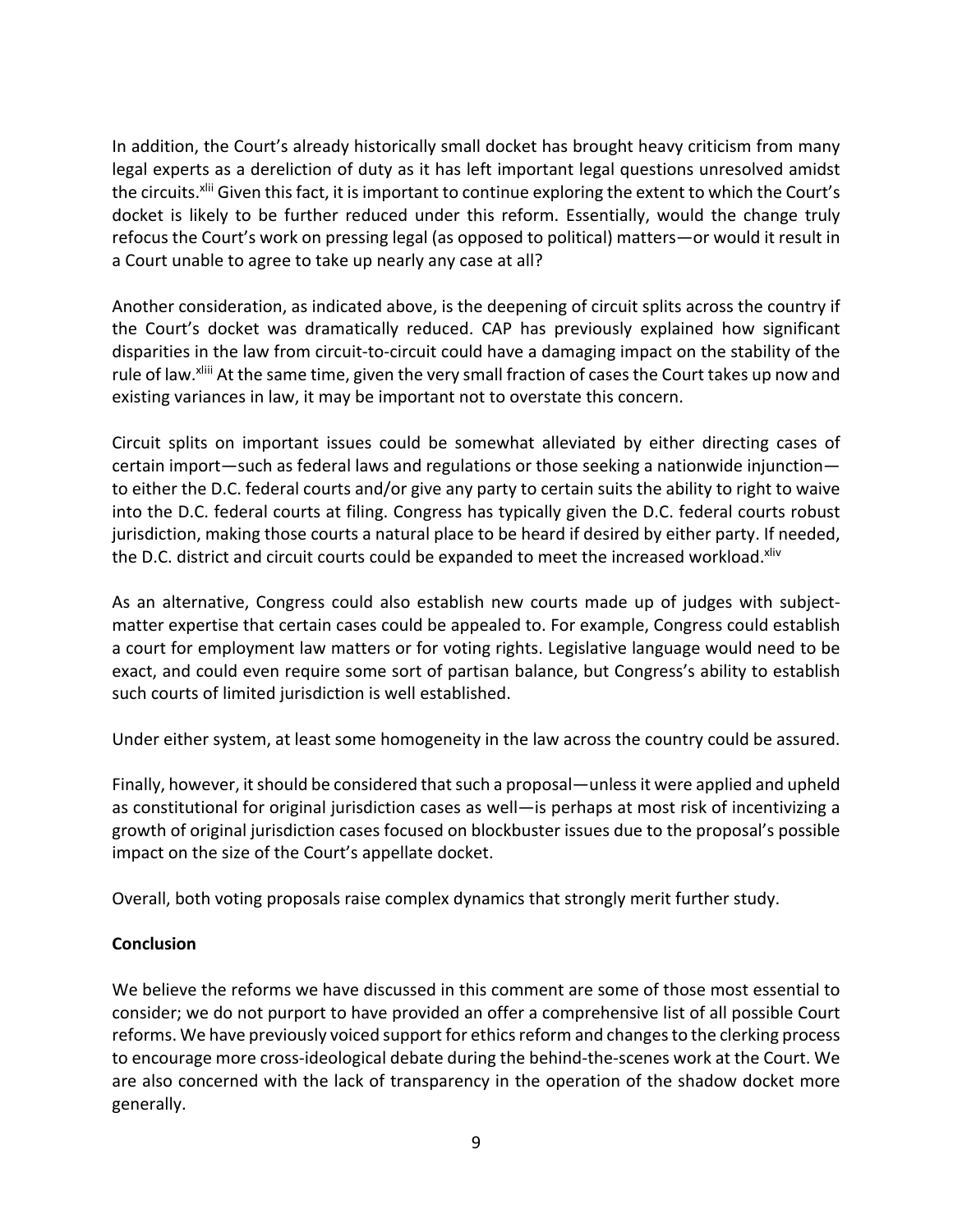Tenure on the Court today appears distinct from previous generations, with significant repercussions for the Court's relationship to the American people. To strengthen the Court, it is of critical importance to both ensure that the tenure and duties of the justices put them in touch with the needs of everyday Americans and to ensure the Court is engaged in the business of judicial, as opposed to policy, decision-making.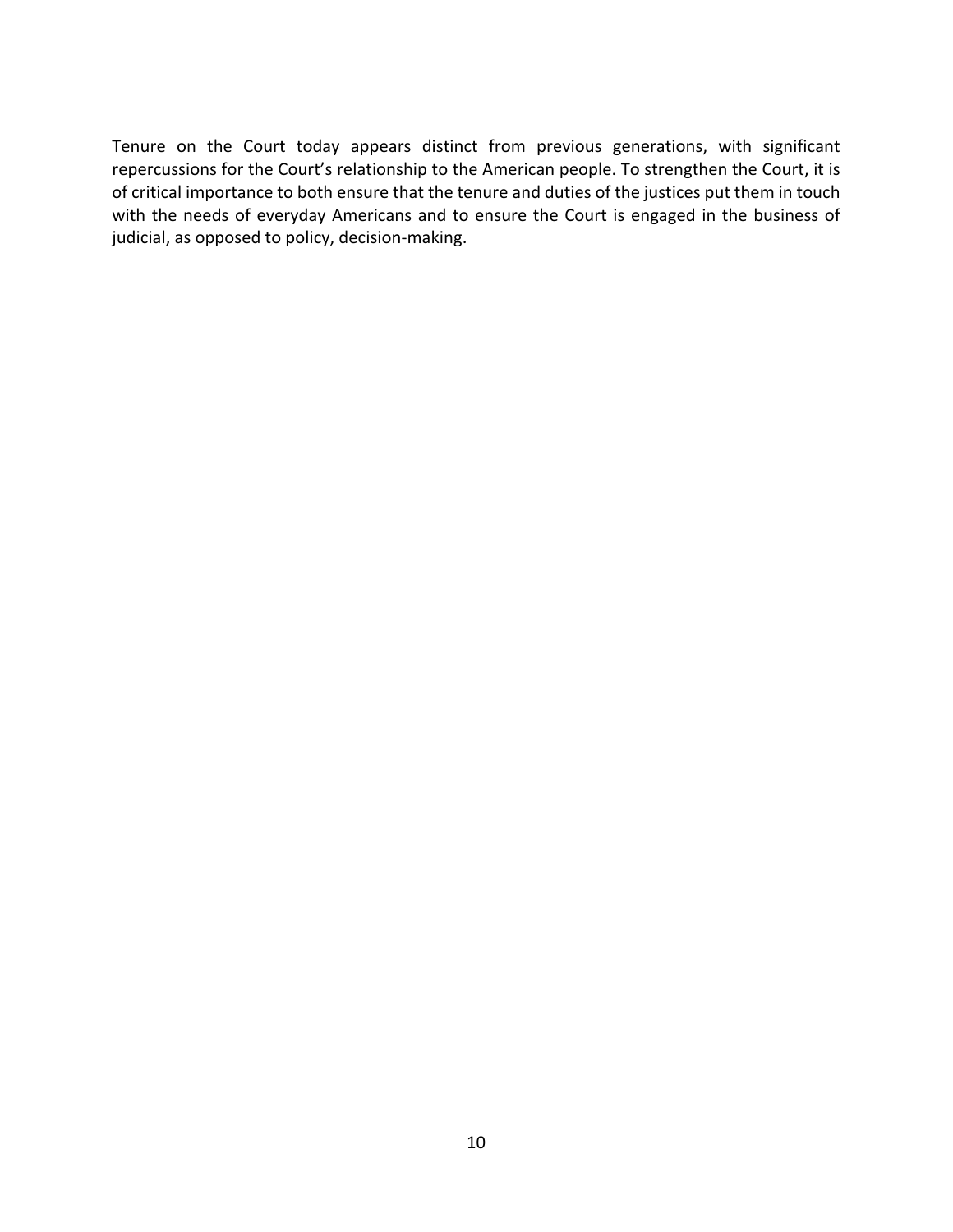#### *Endnotes*

<sup>i</sup> Maggie Jo Buchanan, "The Need for Supreme Court Term Limits," Center for American Progress, August 3, 2020, available at https://www.americanprogress.org/issues/courts/reports/2020/08/03/488518/need-supreme-court-

term-limits/.<br>ii Buchanan, "The Need for Supreme Court Term Limits."

iii Michael A. Bailey, "If Trump appoints a third justice, the Supreme Court would be the most conservative it's been since 1950," The Washington Post, September 22, 2020, available at

https://www.washingtonpost.com/politics/2020/09/22/if-trump-appoints-third-justice-supreme-court-would-bemost-conservative-its-been-since-1950/.<br>iv Testimony of Stephen I. Vladeck, "The Supreme Court's Shadow Docket," Hearing Before the Subcommittee on

Courts, Intellectual Property, and the Internet of the House Committee on the Judiciary, February 18, 2021, available at https://www.justsecurity.org/wp-content/uploads/2021/02/Vladeck-Shadow-Docket-Testimony-02-

18-2021.pdf.<br>
v Testimony of Stephen I. Vladeck, "The Supreme Court's Shadow Docket."

vi Adam Liptak and Coral Davenport, Supreme Court Deals Blow to Obama's Efforts to Regulate Coal Emissions, The New York Times, February 9, 2016, available at https://www.nytimes.com/2016/02/10/us/politics/supreme-court-

blocks-obama-epa-coal-emissions-regulations.html.<br>vii Testimony of Loren L. AliKhan, "OAG's Testimony on the Supreme Court's 'Shadow Docket,'" Hearing Before the Subcommittee on Courts, Intellectual Property, and the Internet of the House Committee on the Judiciary,

February 18, 2021, available at https://oag.dc.gov/release/oags-testimony-supreme-courts-shadow-docket viii Jeffrey M. Jones, "Supreme Court Job Approval Dips Below 50%, Gallup, July 28, 2021, available at https://news.gallup.com/poll/352895/supreme-court-job-approval-dips-below.aspx.<br>
Example 19 Nuchanan, "The Need for Supreme Court Term Limits."<br>
X We have attached our previous brief on this topic to this comment as an app

xi Buchanan, "The Need for Supreme Court Term Limits."

<sup>xii</sup> 28 U.S. Code § 1.<br><sup>xiii</sup> The Federal Judicial Center, "The Evolution of Judicial Retirement," available at

https://www.fjc.gov/history/spotlight-judicial-history/judicial-retirement.<br>
<sup>xiv</sup> Fix the Court, "Term Limits," available at https://fixthecourt.com/fix/term-limits/.<br>
<sup>xv</sup> Akhil Reed Amar, "In Support of a Congressional Court Service, With Emeritus Status Thereafter and a Purely Prospective Phase-In," Testimony Before the Presidential Commission on the Supreme Court of the United States, July 20, 2021, available at

https://www.whitehouse.gov/wp-content/uploads/2021/07/Amar-Testimony.pdf.<br><sup>xvi</sup> Amar, "In Support of a Congressional Statute Establishing an Eighteen-Year Limit of Active Supreme Court Service, With Emeritus Status Thereafter and a Purely Prospective Phase-In."

xvii Adam Chilton, Daniel Epps, Kyle Rozema, Maya Sen, "Designing Supreme Court Term Limits," Forthcoming in Southern California Law Review, July 19, 2021 (last revised), available at

https://papers.ssrn.com/sol3/papers.cfm?abstract\_id=3788497.<br><sup>xviii</sup> Chilton, et. al., "Designing Supreme Court Term Limits."

xix Chilton, et. al., "Designing Supreme Court Term Limits."

xx Amar, "In Support of a Congressional Statute Establishing an Eighteen-Year Limit of Active Supreme Court Service, With Emeritus Status Thereafter and a Purely Prospective Phase-In."

xxi Amar, "In Support of a Congressional Statute Establishing an Eighteen-Year Limit of Active Supreme Court Service, With Emeritus Status Thereafter and a Purely Prospective Phase-In."

xxii Steven G. Calabresi and David C. Presser, "Reintroducing Circuit Riding: A Timely Proposal," Minnesota Law Review, May 1, 2006, available at

https://www.minnesotalawreview.org/wp-content/uploads/2011/11/CalabresiPresser\_Final.pdf. xxiii The Federal Judicial Center, "A Brief History of Circuit Riding," available at

https://www.fjc.gov/history/spotlight-judicial-history/circuit-riding.<br>xxiv Stuart v. Laird, 5 U.S. 299 (1803).